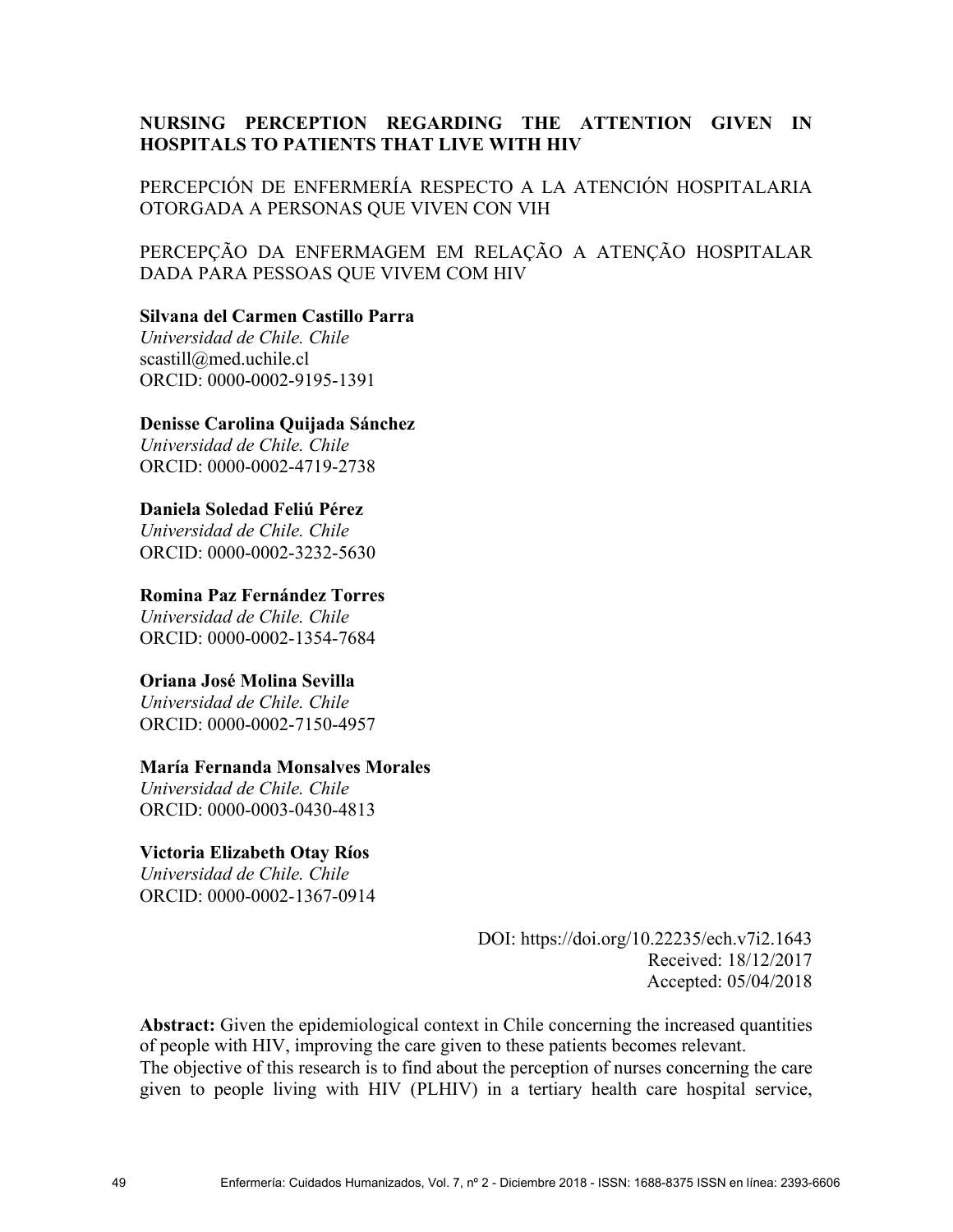seeking to contribute to nursing improvements. In order to accomplish this task a qualitative research paradigm was used as a type of case study, collecting the information with a semi-structured interview, ending with a semiotic analysis of the discourse. It was pointed out that in the first sessions there is some fear generated in the attention to PLHIV, which gradually disappears with the increase of the professional's knowledge. Participating nurses referred to the lack of differences in care between PLHIV and other patients, evidencing incongruence between the speech and the action by taking greater precautions when performing procedures for PLHIV. The strengths identified in the attention to PLHIV were the no discrimination to these patients, the ability to face different contexts of attention and the procedural skills, among others, while aspects to improvement in care were linked to the relationship that is generated with PLHIV and their families. In conclusion, nurses do not make noticeable distinctions in the care of PLVIH. It is important that professionals recognize their skills and the aspects that can be improved in order to continue humanizing the attention to PLHIV, acting as educators and agents of change.

**Key words:** HIV, Nursing, Nurses, Perception, Nurse-Patient Relations, Health Care.

**Resumen:** Dado el contexto epidemiológico en Chile referente al alza de la cantidad de personas con VIH, cobra relevancia el fortalecimiento del cuidado otorgado a estos pacientes. Por esto, el objetivo de esta investigación es conocer la percepción de enfermeras(os) respecto a la atención otorgada a personas que viven con VIH (PVVIH) en un servicio hospitalario de atención terciaria de salud, buscando contribuir a la enfermería.

Para ello se utilizó un paradigma de investigación cualitativo tipo estudio de caso, recolectando la información con una entrevista semiestructurada, finalizando con un análisis del discurso de tipo semiótico. Se destacó que en las primeras atenciones se generaba "temor" en la atención a PVVIH, el que desaparecía a medida que aumentaban los conocimientos de la profesional. Enfermeras participantes refirieron la inexistencia de diferencias en la atención entre PVVIH y otros pacientes, evidenciándose una incongruencia entre el discurso y el actuar en enfermería al ocupar mayores medidas de precaución al realizar procedimientos a PVVIH. Como fortalezas identificadas en la atención a PVVIH se encontró el no discriminar a pacientes, la capacidad de enfrentar distintos contextos de atención y la destreza procedimental, entre otras, mientras que los aspectos a mejorar en la atención se vincularon con la relación que se genera con los PVVIH y sus familiares.Como conclusión, las enfermeras no hacen mayores distinciones en la atención con PVVIH. Es importante que las profesionales reconozcan sus habilidades y aspectos a mejorar para seguir humanizando la atención a PVVIH, siendo agentes educadores y de cambio.

**Palabras clave:** VIH, Enfermería, Enfermeros, Percepción, Relaciones Enfermero-Paciente, Atención a la Salud.

**Resumo:** Dado o contexto epidemiológico no Chile referente ao aumento das pessoas com HIV, é relevante a necessidade de fortalecer os cuidados desses pacientes. Devido a isso, o objetivo de esta pesquisa é conhecer a percepção de enfermeiros(as) em relação a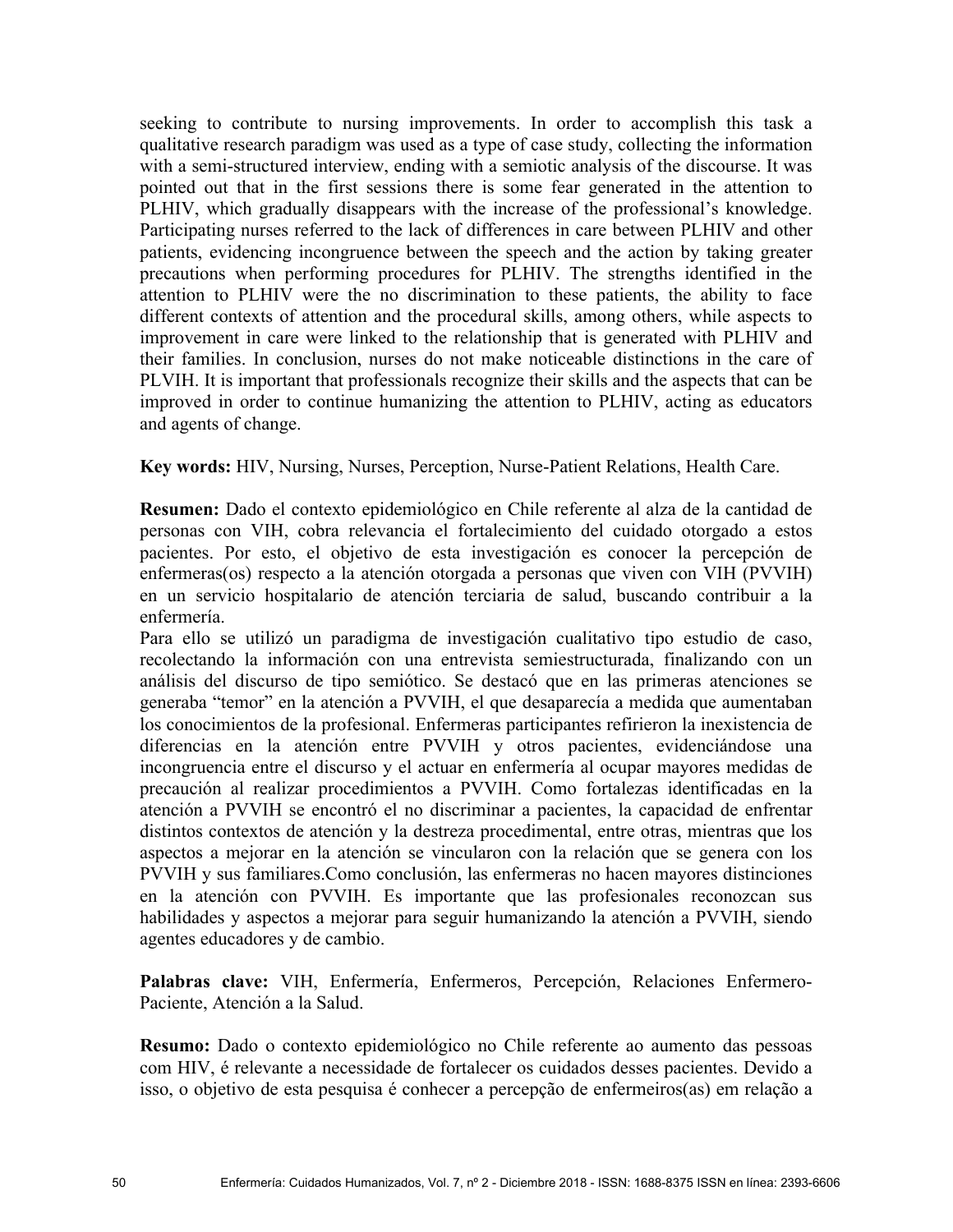atenção fornecida para as pessoas que vivem com HIV num serviço hospitalar de atenção terciária em saúde, buscando contribuir para a disciplina e profissão de enfermagem. Para isso se utilizou um paradigma de pesquisa qualitativo tipo estudo de caso, o meio para reunir informação foi a entrevista semiestruturada, finalizando com uma análise de discurso. Destacou que nas primeiras atenções de pessoas portadoras de HIV o "temor" era perceptível. "Temor" que desaparecia à medida que o conhecimento do profissional aumentava. Enfermeiros participantes falaram que não existe diferença alguma na forma de atenção de pacientes portadores de HIV, mas se notou uma incongruência entre o discurso e a atuação da enfermagem ao tomar maiores medidas de precaução no momento de realizar procedimentos com esses pacientes. Pontos fortes identificados na atenção de portadores de HIV foram a não discriminação dos pacientes, a capacidade de enfrentar-se a distintos contextos na atenção, as habilidades de procedimentos, entre outras. Enquanto aos aspectos a melhorar na atenção se vincularam com a relação que se gera como os pacientes portadores de HIV e seus familiares Como conclusão os enfermeiros( não fazem maiores distinções na atenção de pacientes com HIV. É importante que os profissionais reconheçam suas habilidades e pontos para melhorar e assim continuar avançando na humanização da atenção dos portadores de HIV conseguindo ser agentes educadores e de mudança.

**Palavras-chave:** HIV, Enfermagem, Enfermeiros, Percepção, Relações Enfermeiro – Paciente, Atenção a Saúde.

## **INTRODUCTION**

The international figures provided by UNAIDS (1) reveal that in 2014, 36.9 million people in the world lived with the Human Immunodeficiency Virus (HIV), while the figures in Latin America for the newly infected were approximately 87,000 cases, 17% less than in the year 2000. As for Chile, there has been a progressive increase in reported cases of HIV, reaching a 44.6% increase in 2015 compared to 2010 (2), where a significant number is in the AIDS stage at the time of confirmation. Consequently, many patients must be treated in tertiary care service institutions, where the nursing professional has a fundamental role in their care. According to Vidal, Adamuz and Feliu (3) the establishment of the therapeutic relationship is key when it comes to providing care; for this reason, care may be affected according to the perception that the professional has on the person treated (4), and therefore, may alter the health-disease process of the person living with HIV (PLHIV).

We focused in the analysis of the experiences, the identification of the tools, knowledge about the strengths and what can be improved in the nursing professionals that care for PLHIV, in order to know more about how they perceive the care given to these people in tertiary health care service institutions in Chile. Our intention is to contribute to the profession promoting the reflection that the professional must do in his work in order to provide humanized care to the PLHIV.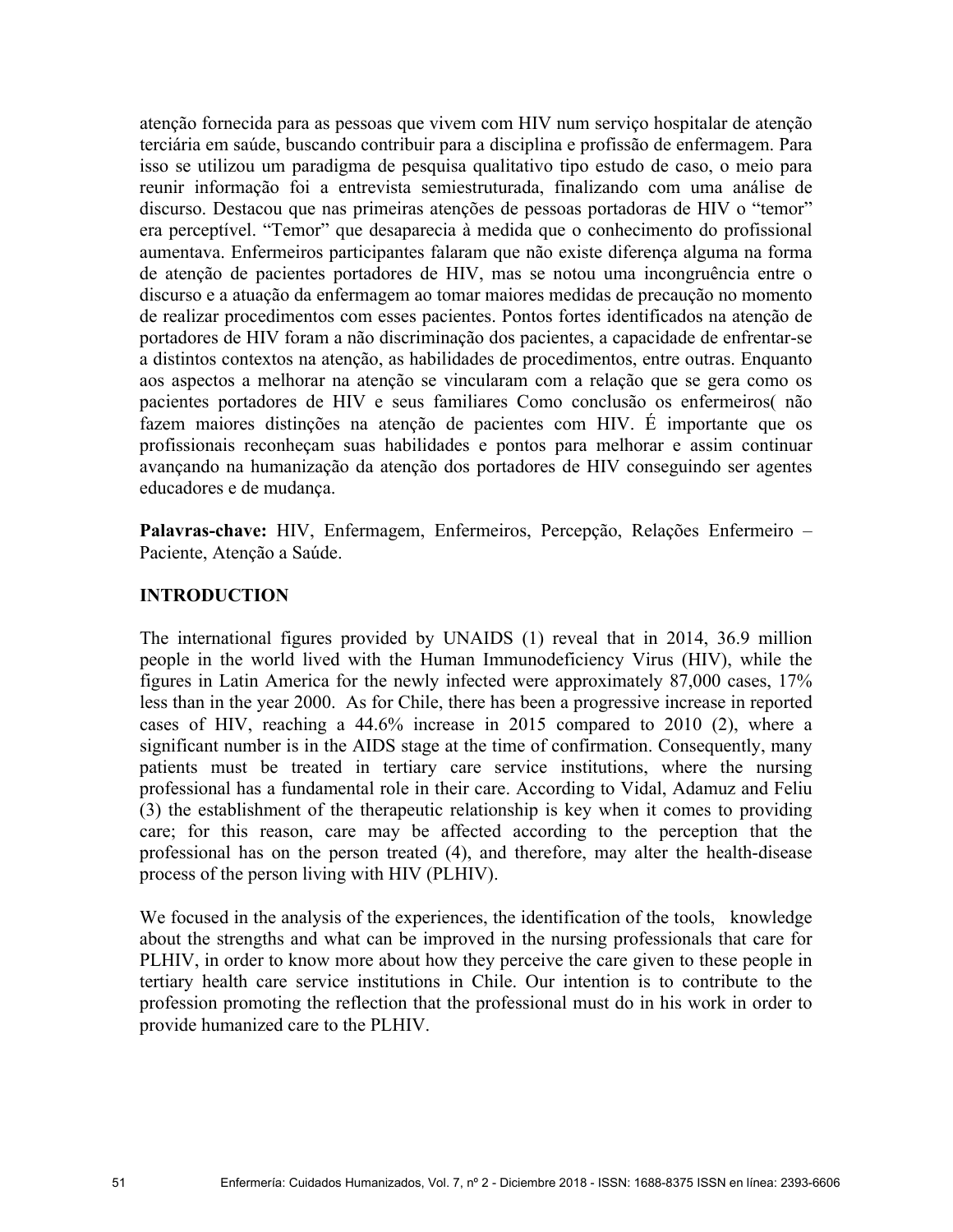## **METHODOLOGY**

A qualitative case study was conducted, allowing to address situations in a more profound way and helping to understand it better (5). This investigation was carried out in a hospital in the Metropolitan Region of Santiago de Chile, between March and November of 2017. The choice of the participants was through convenience sampling, basically depending on their accessibility (6). Along with this we used the principle of data saturation, where information was collected until finding repetitive arguments in the statements that led to the fulfillment of the objectives.

There were seven nurses participating, between 25 and 45 years old, all of them belonging to the hospital's medical services and with an average of four years working in the institution. As inclusion criteria it was considered that the nurses had cared for PLHIV, had graduated at least two years before the study and had a minimum experience of one year in the hospital. Nurses who were on medical leave of absence during the process of selection and / or development of the research were excluded.

In this investigation the basic ethical requirements for a research proposed by Ezekiel Emanuel (7) were followed. These requirements were explained in the informed consent form, specifying the protection that their identities and the provided information would receive. This was read and explained prior to each interview and signed by the participants, thus granting their authorization to participate.

The criteria for rigor considered for the development of this research were those described by Egon G. Guba (8). The credibility was contemplated interpreting as faithfully as possible the statements given by the participants. Researchers who did not participate in the development of the interview performed the triangulation of the data. Regarding transferability or applicability, the hospital context and the participants´ context were described. We expect that the information obtained from this research will be useful in other contexts, or that it will serve as a basis for future studies contributing to the profession. The confirmability or neutrality was respected by giving exact transcriptions of the interviews and using textual citations in the analysis of the information. Finally, the dependence or consistency was covered by means of active listening to the stories of the participants, omitting value judgments and avoiding suggesting anything that could induce a certain response on their part.

The method of gathering information was carried out through the preparation and application of a semi-structured interview, which presents a greater degree of flexibility, adjusted to each participant (9). Each interview was conducted by two researchers in the hospital premises in a safeguarded and intimate environment, with an average duration of 30 minutes.

The methodology used to process the information was the discourse analysis (10) of semiotic type, where the researchers transcribed the interviews which were then coded. The study of these interviews was initiated using textual statements in order to classify the discourse into categories and emerging subcategories. Subsequently, a classification table was created where all the relevant information was associated afterwards, which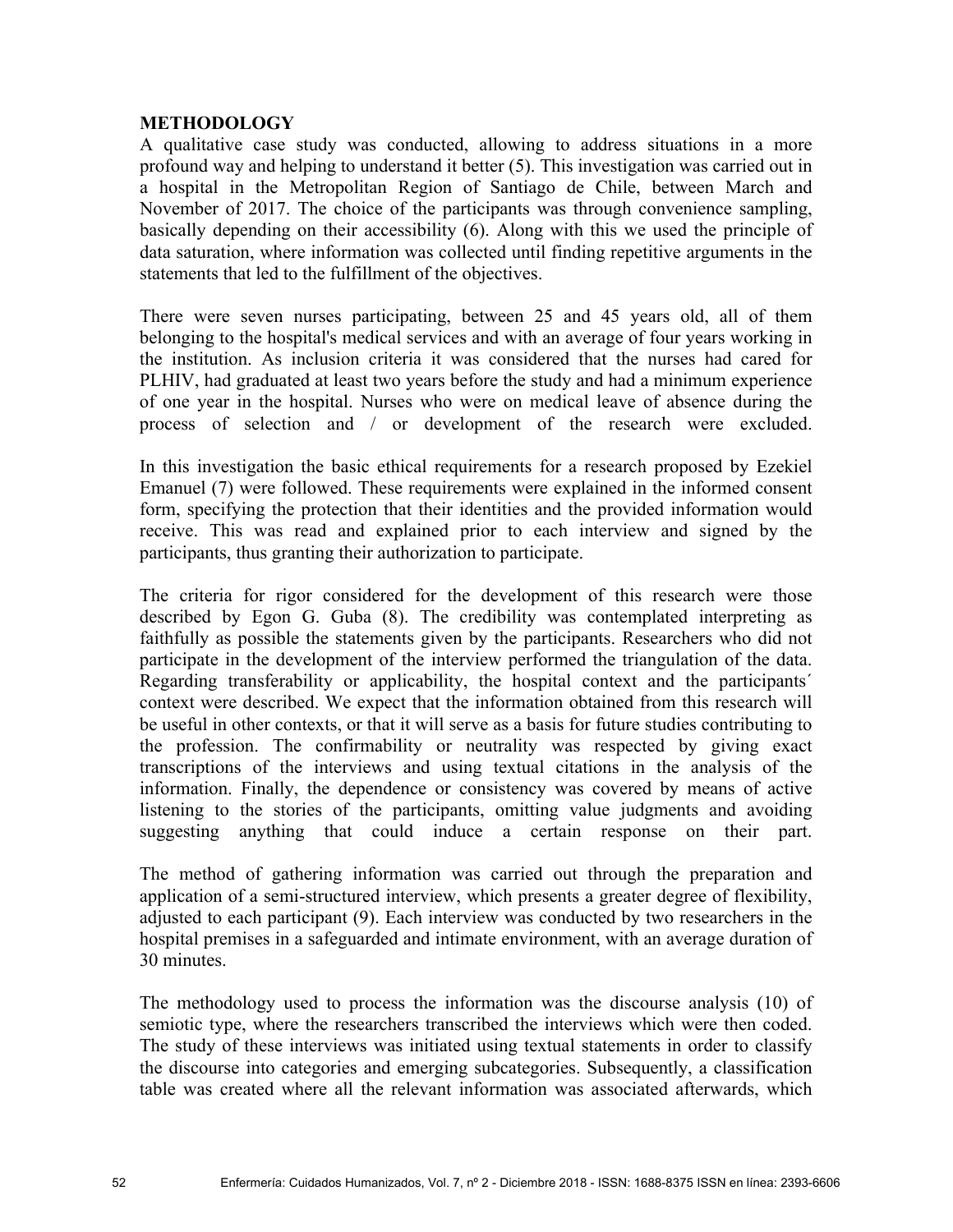was used to extract a final analysis relating all the interviews and thus establishing the final conclusions.

It is emphasized that this research was approved by the Ethics Committee for Research on Human Beings, with the Approval Act of project No. 105-2017.

## **RESULTS**

The results of this research were divided into six categories (tools, perception, first experiences, nurse/patient relationship, strengths, aspects to be improved) and some subcategories that described them more thoroughly; later, all this information was interrelated in order to present the results in a more integrated way. Below are the results where textual citations of the interviews are exposed (in italics, the Spanish original version followed by an approximate translation). These statements begin with a code including the interview number and quote location.

The participants reported receiving their nursing education mainly with a holistic approach, with a comprehensive visualization of the person and its biopsychosocial wellbeing, with the main emphasis placed in biomedical sciences, scientific contents and nursing discipline. Regarding HIV, the approach was mainly related to managing the pathology.

E2. (76-80): "*Los PAE (...) harta anatomía, fisiopato en realidad, y a raíz de eso uno toma los conocimientos que tiene y los respalda básicamente. Eso fue lo que más se nos recalcó a nosotros."*

E2. (76-80): "*The PAE (Nursing Attention Process) (...) lots of anatomy, actually fisiopathology, is the basis of the knowledge that one acquires, our basic back-up. They insisted mainly on that."*

Continuing with the ethical training, it was mentioned the existence of specific branches of this topic as well as its transversal approach, considering it an essential part of patient care and emphasizing the importance of confidentiality as part of it.

E1. (191-193): *"(…) lo más importante siempre va a ser la ética. Uno tiene que saber que el diagnóstico del paciente es privado totalmente; si él no quiere que la familia lo sepa, entonces la familia no tiene porqué enterarse."*

E1. (191-193): *"(…) the most important issue will always be the ethics. One has to know that the diagnosis is an absolutely private issue; if the patient does not want the family to know it, then there is no reason to inform the family."*

Also the development of skills around humanized care was emphasized, such as empathy, friendly treatment, establishment of a therapeutic relationship and keeping the patient informed, highlighting that, in the perception of care, it should always be the same for every patient, with no differences in the treatment given to the PLHIV. The importance of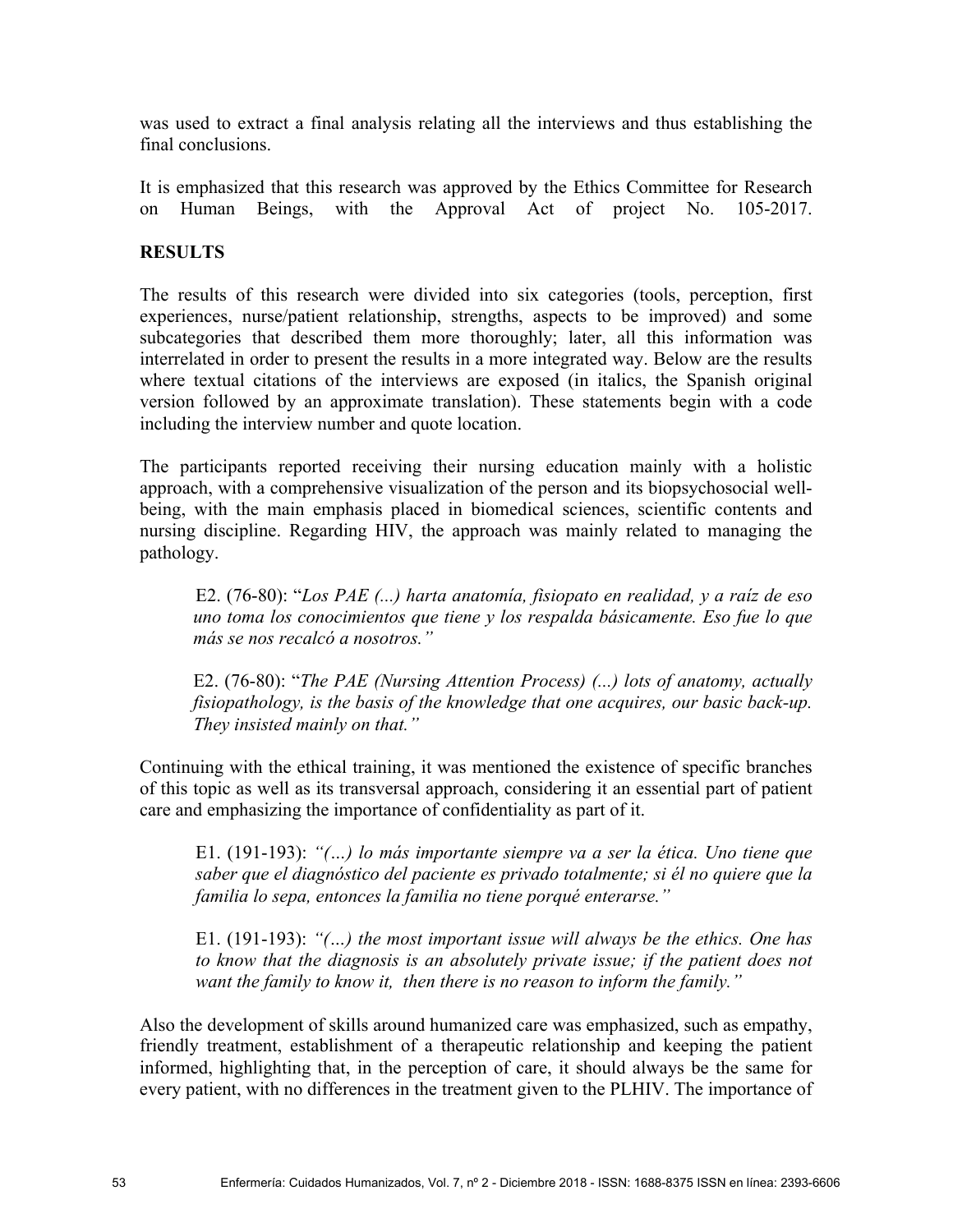reinforcing these skills from the undergraduate level was stressed, in order to establish a therapeutic relationship with all the patients.

E7. (121-126): *"Porque eso se trabaja del cuidado, porque cuidar no solamente es poner un apósito, cuidar es también estar pendiente de la sensación del paciente, si está triste, aburrido, eufórico, o sea, sino eso hace parte del cuidado. Así que eso está relacionado. Porque uno está tratando con persona, no tratando con una hoja, que no siente nada, que da lo mismo si la arrugas; no, uno tiene que tener harto de tacto con la gente, porque no, así eso siempre, siempre, siempre."*

E7. (121-126): *"Caring is not just to put a dressing, it is also to be on the lookout for the patient´s feeling, if he is sad, bored, happy, that is part of the care, it is related. Because one is dealing with a person, not a sheet of paper that has no feelings, that it does not matter if you crumble it; no, one has always to have a lot of tact with the people, always, always, always."*

However, a differentiation was observed in the attention towards PLHIV regarding the use of standard precautionary measures. Some emphasized the need for more protection when performing procedures for PLHIV and some others stated that the same measures are necessary in procedures to any patient, no matter the pathology.

E2. (178-180): *"Por ejemplo, no es lo mismo hacer un procedimiento a un paciente que es positivo, o con algún tipo de virología positiva, a un paciente que no lo tiene, ¿ya? Uno lo hace con más cuidado, con mayor precaución."*

E2. (178-180): *"In example, it is not the same to treat a patient that is positive, or with some kind of positive virology, that to treat one who does not, OK? One is more careful, works with more precaution."*

E5. (150-155) *"En realidad es lo que te comentaba, es un paciente más, nomás. No hago la diferencia como que "el paciente que vive con VIH". Sí, claro, obviamente uno tiene como más precaución. De repente, uno por costumbre, tiene la pinta de pinchar a un paciente sin guantes. De hecho, ahora último igual como que tomamos un poco más de conciencia, en general; por ejemplo ahora yo no punciono a un paciente sin guantes, sabes que aunque me haya tocado VIH o no sea VIH, no me arriesgo a… o sea, me protejo ante un eventual accidente cortopunzante o punción con alguna bacteria, o algo (…)"*

E5. (150-155) *"Actually is what I told you, any patient is just one more patient. I do not consider him "the patient that lives with HIV". Of course, one has more precaution. Maybe one is used to give a shot to a patient without using gloves. Actually, lately we are…like a bit more conscious, in general. Now I do not give a shot to any patient without using gloves, no matter if he is or not an HIV patient, I don´t take chances… I mean, I protect myself from a potential accident involving blood, a bacteria, whatever (…)"*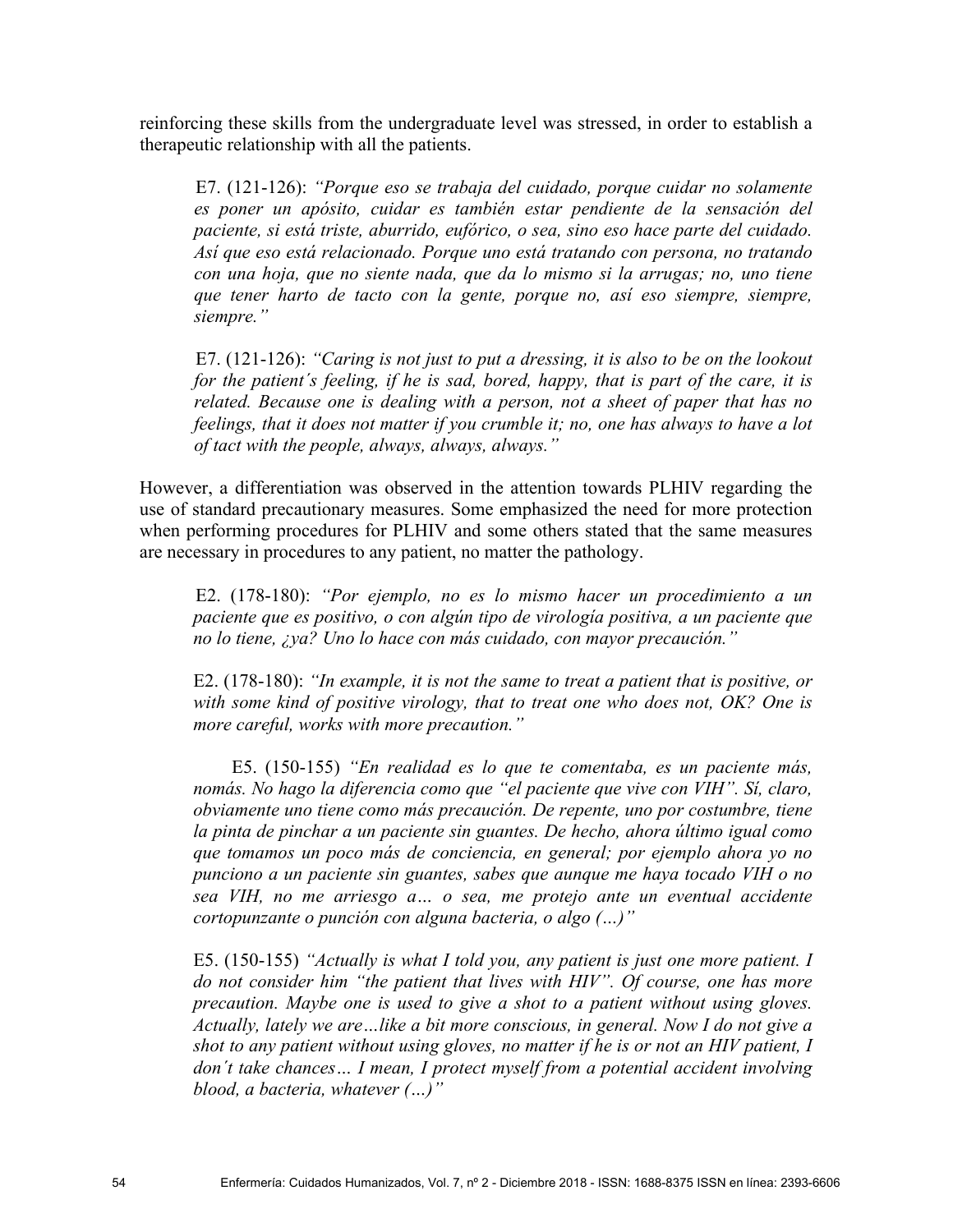The nurse/patient relationship is in addition to the care given. The dedication and patience that each care requires was mentioned, together with the difficulty of avoiding growing fond of the patients. Many times this relationship depends on the patients, who are sometimes more reluctant to care.

E5. (211-214) *"(...) igual uno es como inevitable de repente encariñarse, de repente no sentir nada, o al contrario, de repente vamos a encontrar de todo como que …. Sí, hay pacientes que tienden a ser un poquito más hostil, pero igual uno los va a atender de la misma manera… va un poco en el tema de las relaciones personales."*

E5. (211-214) *"(...) it is unavoidable sometimes to grow fond, or sometimes not to feel anything, or suddenly we will find everything, like…. Yes, there are patients with a tendency to be a little more hostile, but anyway one will look after them in the same way… it is a matter of personal relationships."*

Regarding the PLHIV, the complications in their treatment were highlighted due to the implications of this specific pathology and the lack of pharmacological adherence perceived by the nursing professionals. However, it is considered that PLHIV can achieve a good quality of life if they attend their health checks regularly and have their pharmacological treatment up to date.

E7. (245-251): *"El tema es que hay poca adherencia al tratamiento, hay gente que no le ve la importancia de tomarse un tratamiento antirretroviral, no ve la importancia de continuar el tratamiento, de ser como riguroso, de tomárselo todos los días. Yo creo que hay también de pronto un desconocimiento de las reacciones adversas que tienen lo retrovirales; entonces la gente, "ah no, es que me duele la guata, diarrea, ah, entonces me lo dejo de tomar", entonces como que no saben de que esos son efectos secundarios de tomar su terapia."*

E7. (245-251): *"The thing is that there is little adherence to the treatment; some people do not consider important to start an antiretroviral therapy, do not see the importance of continuing with it, to be rigorous, to comply every day. I think that there is also perhaps a lack of knowledge about the adverse reactions that these treatments carry; then people go "oh no, my belly aches, diarrhea, oh, then I will stop with this", like they do not know that these are the expected secondary effects of their therapy."*

Regarding the first approaches to a PLHIV, the participants described them as complex, agreeing on the extra precautions in approaching and carrying out procedures, being more meticulous in their actions. The word "fear" was highlighted. This initial fear later disappeared over time, as they understood that PLHIV should not be treated differently. For this reason they stressed the need to know more about HIV in the undergraduate courses, thus avoiding generating fear in the attention.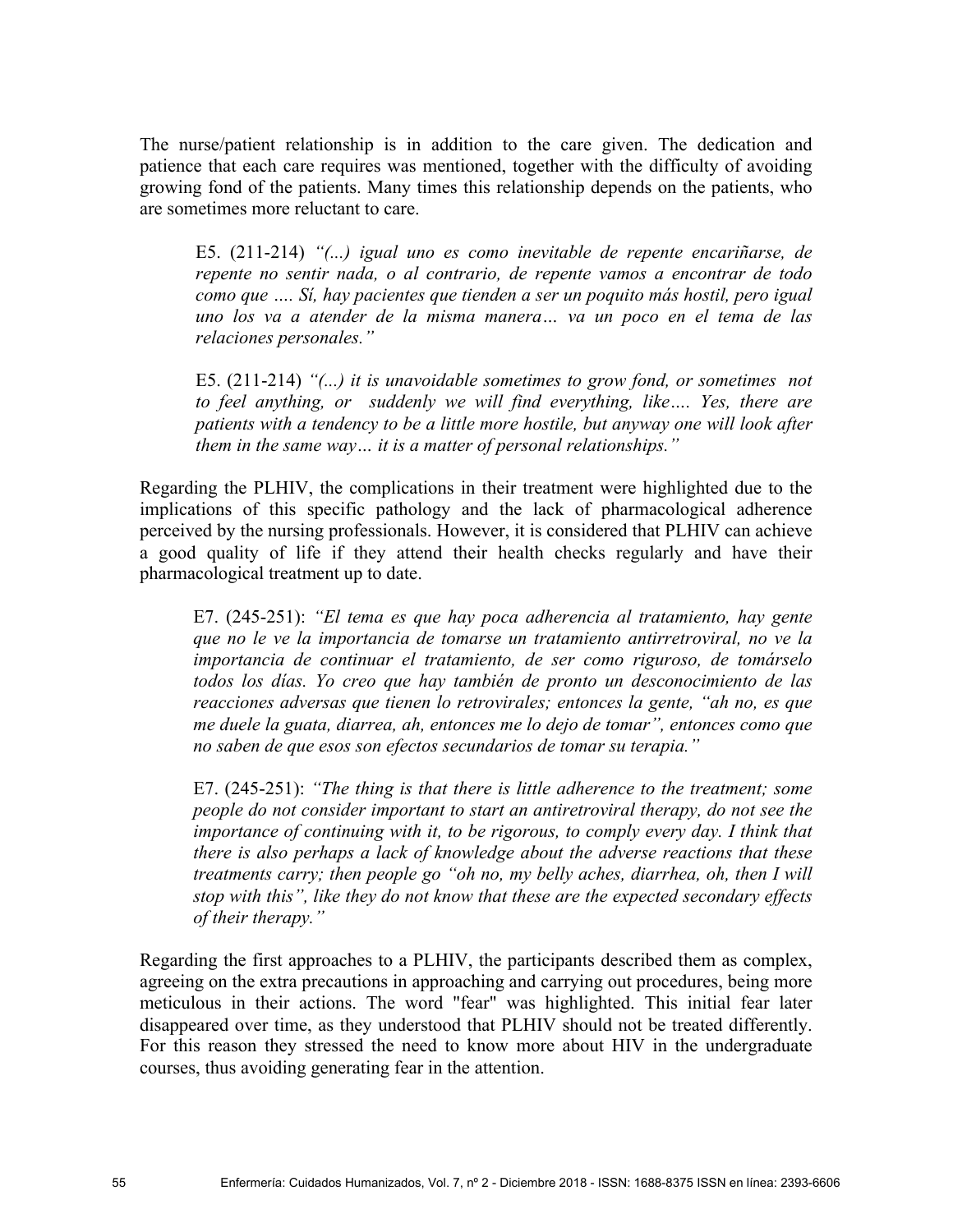E5. (168-171) *"(...) no recuerdo así como el momento exacto, pero sí yo recuerdo que como por el prejuicio que igual uno siente, como el temor de contagiarse, por lo que conlleva la enfermedad en sí y todo, sí recuerdo como más temor, o sea no sé si temor, como estaba como más ojo, como más precaución, qué se yo (…)"*

E5. (168-171) *"(...) I do not remember the exact moment, but I do remember like the prejudice that one feels anyway, like the fear of contagion, for what this illness implies, yes, I remember like more fear, I mean, I don´t know if it is fear, but like one was more aware, more cautious, I don´t know (…)"*

With regard to the participants' vision of the evolution of HIV, there was a consensus that it changed over the years, stressing that before HIV was a deadly issue. Therefore the precautionary measures taken were much greater, some of them unnecessary considering the transmission mechanism of the virus. This is in contrast to the current reality, where it is considered as a chronic disease. The increase in cases was related to the loss of fear of the population to this infection, and also due to the deficit of sexual education at the population level, not just prevention in the general public but also in PLHIV to prevent the spread of the virus and to encourage their self-care.

E4. (126-131): *"(…) uno vivió la etapa del VIH cuando se quemaban colchones porque los pacientes morían, había que meterlos adentro de unas bolsas especiales… era todo un show, pero tú ya vives, uno vive toda esa evolución para delante, entonces ahora el VIH es como... tú ya sabes que no es mortal, que es como una enfermedad crónica, entonces ya no, pero cuando tú llegas a trabajar ya como enfermera se te ha quitado todo el miedo para atrás, ya no tienes ese miedo que tienen ustedes recién egresados."*

E4. (126-131): *"(…) One lived the HIV stage when mattresses were burnt because the patients died, we had to put them in special bags… it was like a show, but you live the evolution of the process; now the HIV is like... now you know that it is not deadly, that it is like a chronic illness, not any more; when you work as a nurse the fear is gone, you do not have the fear that you, the just graduated nurses, have."*

When consulting about the strengths, the participants agreed that the main one was to be able to face different scenarios and patients, to be able to speak up and to reach people when giving care. Along with this goes the fact of not discriminating against patients, being always close to care and acquiring new procedural skills over the years.

E5. (225-227) *"(...) uno va desarrollando más el tacto, más habilidades blandas, ehh... uno ya empieza a ver cómo llegar a él, de repente bromear con los pacientes, y ahí como que uno va tanteando el terreno… y claro, con respecto como a los procedimientos uno va aprendiendo más (...)"*

E5. (225-227) *"(...) One gradually develops more tact, more soft skills, ehh... one starts to see how to reach the patient, suddenly to joke with them, and there is*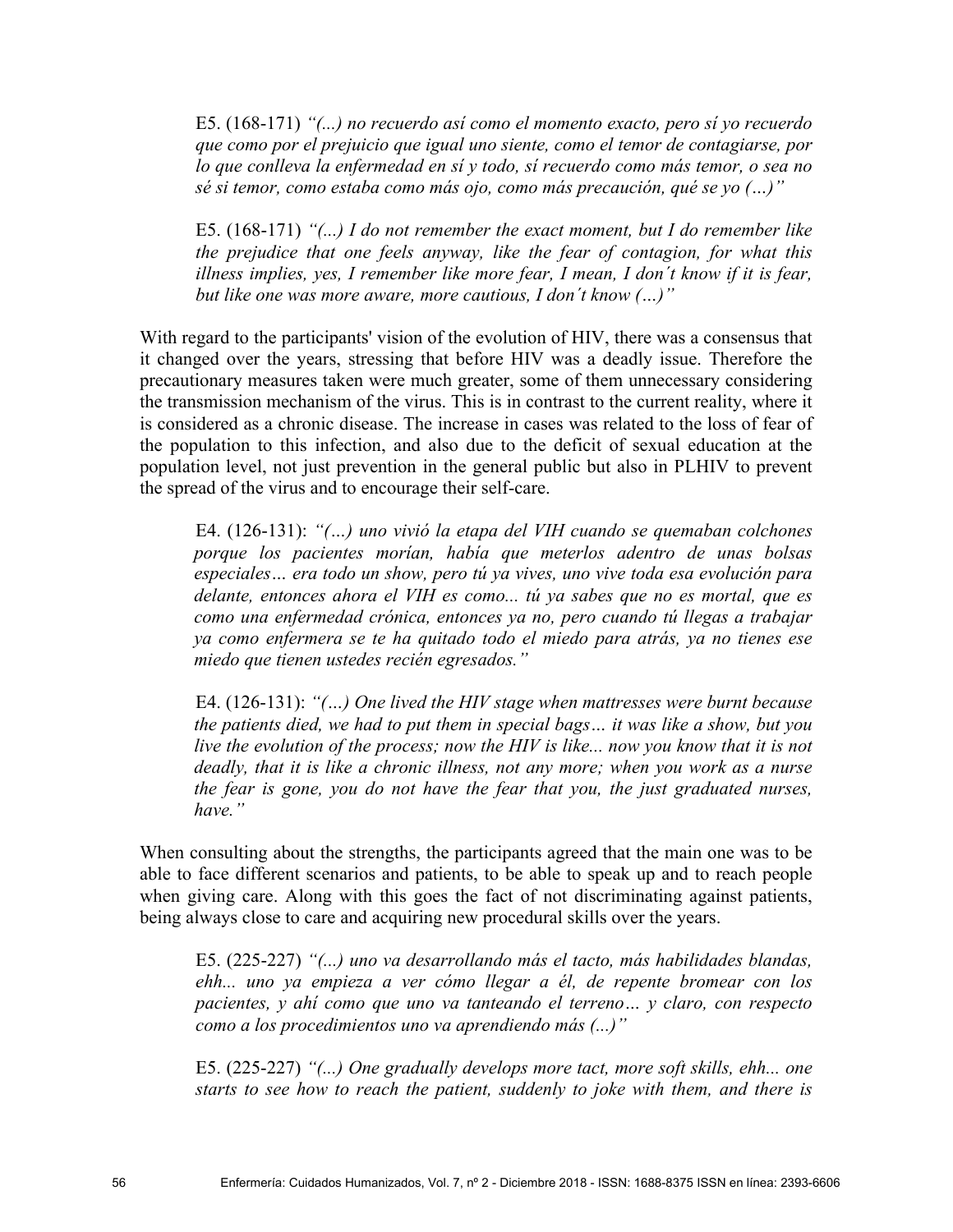*like… one is getting the lay of the land… and surely, about the procedures, one learns more and more (...)"*

About what can be improved, the participants highlighted the attitude towards family members and patients, emphasizing the different personalities that they have to confront and agreeing that it is always possible to do things in a better way.

E1. (141-143): *"yo creo que siempre hay cosas por mejorar. Pero ya va más que nada en el hecho de que a veces uno se cansa de la actitud de la persona, o se aburre un poco de los familiares y esas cosas, hay que mejorar un poco la actitud frente a eso."*

E1. (141-143): *"I think that there is always room for improvement. Mostly because sometimes one gets tired of the attitude of the person, or gets a little bored of the family members and things like that; we must improve our attitude when facing that."*

Emphasis was placed on the difficulty for the nursing professional to participate in the care given to people in general, and especially to PLHIV, due the lack of enough time in the working day, preventing them to become more involved in their health-disease process.

E3. (187-190): *"(...) porque muchas colegas que yo he visto que, colegas que pasan cierto, haciendo lo que hay que hacer y poco contacto más allá tienen, pero no sólo con el paciente que tiene VIH sino que con el paciente en general, a veces somos pocas enfermeras, demasiados pacientes, el tiempo se te hace poco (...)"*

E3. (187-190): *"(...) because many colleagues that I have seen, colleagues that do work doing what has to be done but they have very little contact, but not just with the HIV patient but with all the patients. Sometimes we are just a few nurses, too many patients, very little time (...)"*

Finally, regarding the insecurity in their knowledge, the participants agreed that despite having a good academic background, they all felt fear at the beginning. They agreed on the need to better prepare future nursing professionals to educate the population with and without HIV, reinforcing the prevention of the disease and avoiding, in part, its transmission.

### **DISCUSSION**

Currently in Chile, as indicated by the Institute of Public Health (ISP), the prevalence of HIV-infected people is constantly increasing (2). This increase, according to a study conducted by the Ministry of Health of Chile (MINSAL), is associated with unsafe sexual behavior, a greater number of sexual partners and not using condoms when having sex (11). This is in agreement with what was reported by the participants, who attributed the increase in HIV cases to risky sexual behavior, adding carelessness in the prevention of the infection. They also attributed it to the change of perception that HIV has had through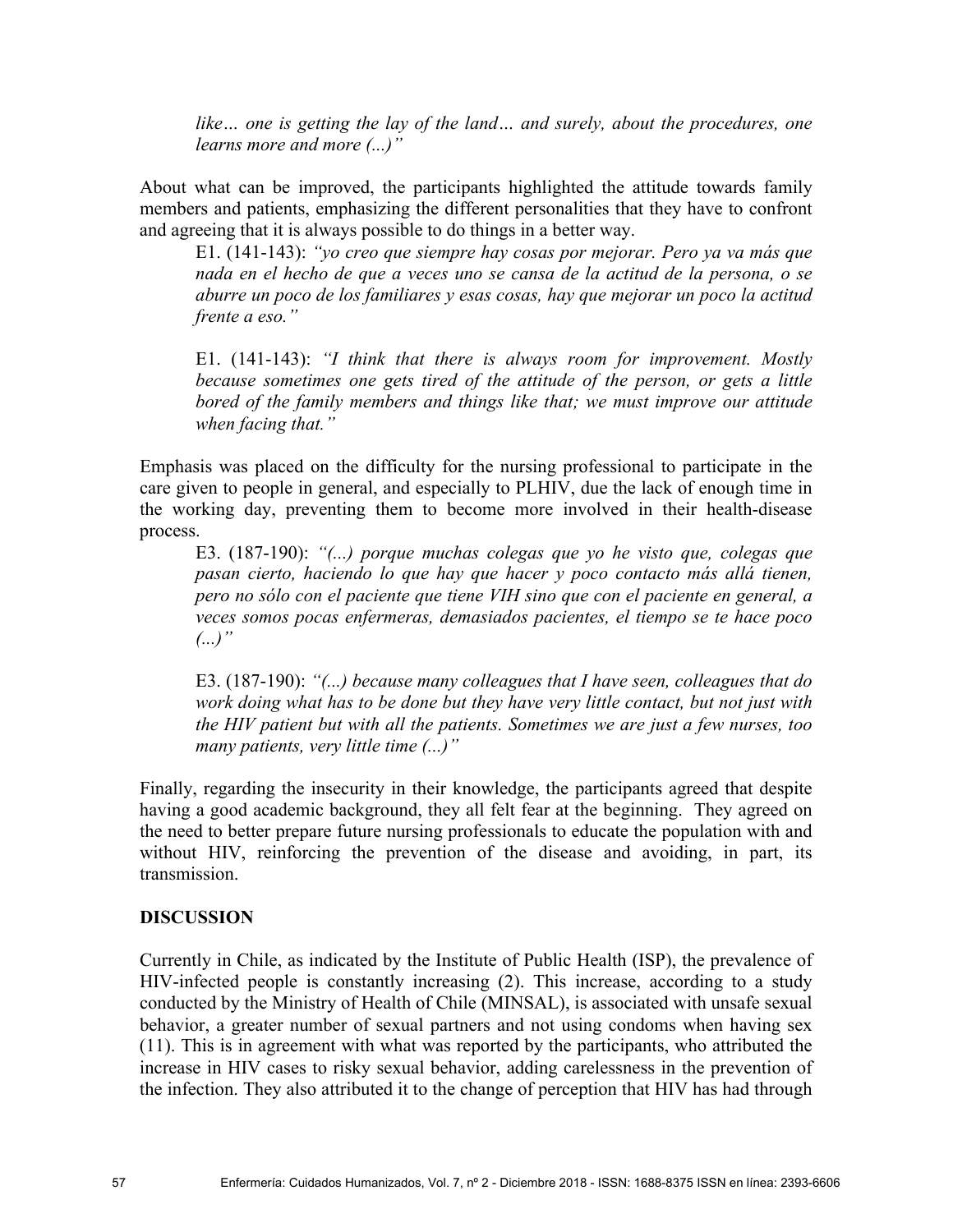the time, going from a deadly disease to being cataloged at present as a chronic pathology. They also emphasized the importance of sexual education around the prevention of contagion, along with the need for a change in the approach of education to PLHIV in terms of their responsibility in contagion, having safer sexual behavior and encouraging self-care.

This shows the relevance of how health care is provided to PLHIV, because of the impact that it can generate in the control of the disease, the quality of life and the prevention of new cases. Under this scenario, according to a study carried out in Cali, Colombia, called "Evaluation of knowledge, attitudes, susceptibility and self-efficacy against HIV/AIDS in health professionals", it was evidenced that improving the knowledge and skills of health personnel favors the capacity to provide care to PLHIV (12). This is consistent with the present investigation, where the participants agreed that having a high level of knowledge about HIV allows them to provide quality, equal and non-discriminatory care to PLHIV.

Likewise, in the statements of the participants the emphasis was on treating people equally, without making a distinction according to the patient's diagnosis. Even so, they explained that when carrying out procedures to PLHIV, they take greater precautions, in comparison to those carried out in people with negative serology. Therefore there was a discrepancy between the discourse and the actions of the participants where, although they expressed the sense of equality, they unconsciously made differences, which could affect the way in which PLHIV perceive the attention received.

On the other hand, the aforementioned study also showed that health professionals have a certain degree of fear at the moment of treating PLHIV despite having enough knowledge regarding the infection. They maintain certain prejudices that do not allow them to freely engage with these patients. This is in disagreement with the present investigation, where through the analysis developed it was realized that the participants identified this sensation of "fear" only in the first encounters with a PLHIV, since interacting and acquiring knowledge of the pathology gave them security in their daily work.

Regarding nursing professional performance, the review article "The Performance of Nursing Professionals" carried out in Cuba and published in 2016 indicates that this is an area that is seldom addressed, despite the challenges that the nursing professional has to face and the particularities that exist in the health system. Therefore the need for an indepth approach to professional performance in order to favor the management of care is perceived (13). This could contribute and enrich the nursing professional, identificating strengths and aspects to improve that will grant a better attention to the person and achieving a therapeutic relationship that contributes to their health.

In another area, a study conducted in Madrid, Spain in 2016 details the importance of filling the professional encounter with meanings, through active listening and validation of the patient (14). For this reason, it is mentioned that the characteristics of the health professional take a fundamental role in this approach, accepting, offering answers and guiding towards a solution of the patient's problem, leading to generating a relationship of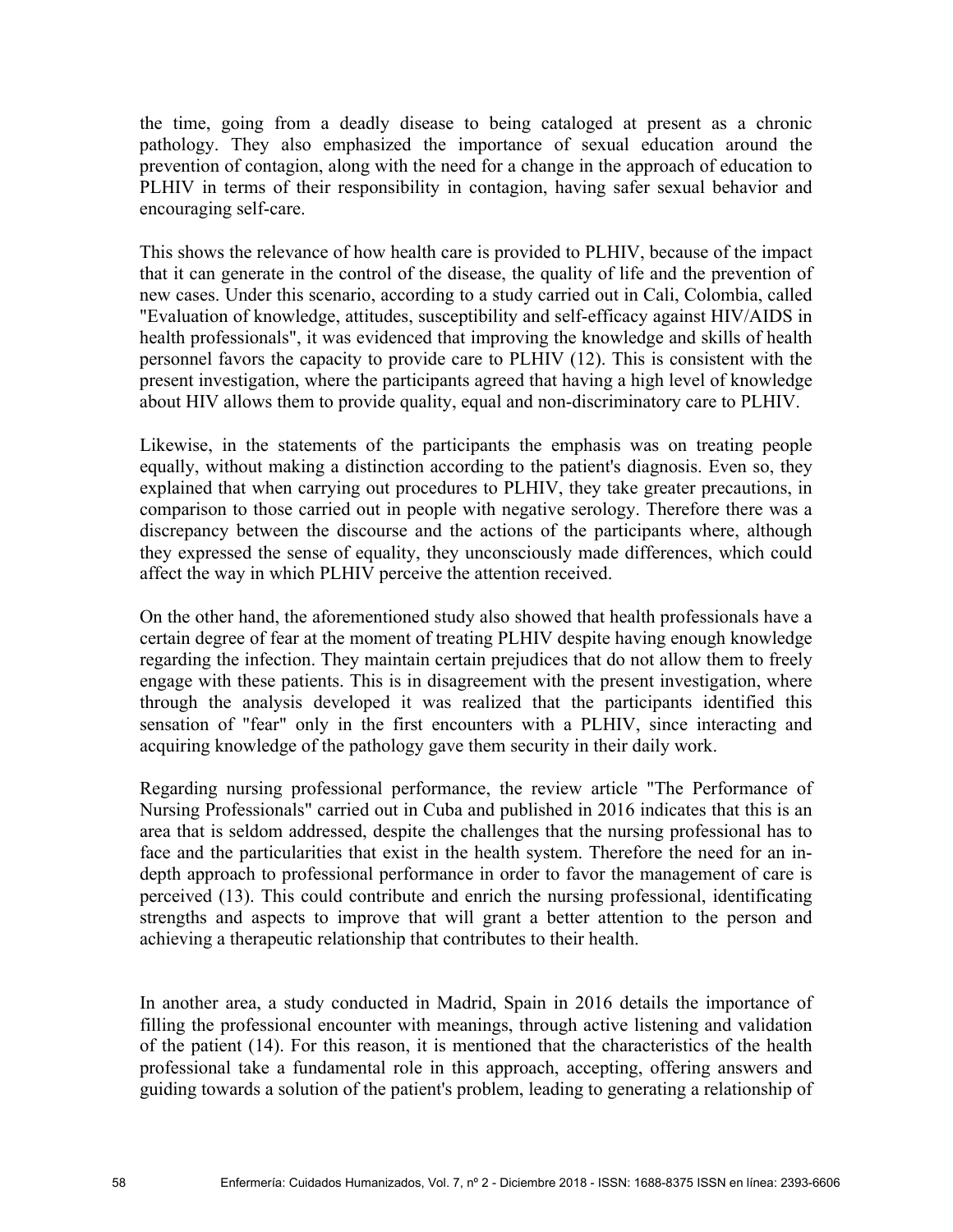trust and freedom of expression. The objective of health care is not only to give the patient a treatment, but also to get "to change the fear in tranquility, the shame in normality, the confusion in clarity, the doubts in answers, the anger in empathy and the guilt in understanding " (14). From the same research we identified strengths on the part of the health professional in the care of people with STI and PLHIV such as empathy, acceptance of the person independently of their thoughts, active listening, not making judgments, talking about sexuality with normality and empowering the person. This is in contrast to the difficulties encountered in the same study, such as the impediment when talking about sexuality, lack of time, judging, infantilizing, prejudices and lack of communication skills.

Comparing the above results with the present investigation, when the professionals were asked about the strengths they had attending PLHIV they agreed that the main ones were their ability to face different contexts and people, to be able to express what they think and to be able to reach people at the time of care; no discrimination, closeness and the acquisition of procedural skills over time. Aspects to improve were the attitude towards the relatives and the patient, emphasizing the different personalities that they should be able to face; they also stressed that it was always possible to improve the care provided to the patient. In the statements the lack of enough time was raised as an impediment to participate actively in the care of all people. The lack of enough time was also highlighted in the research carried out in Madrid, Spain (14), mentioning that the pressure continues to be an insurmountable burden which makes it impossible to grant the time that many situations require.

Based on the above, future challenges for the nursing professional were identified. This is also mentioned in the publication "Nursing in the role of care management" (15): the challenge that nursing professionals must face in terms of leadership in care management and the importance of communication skills and decision making, this being a key point in the training of future professionals. Along with this, as mentioned by Ceballos (16), it is essential that from the undergraduate stage care must be taught with empathy, regardless of the patient's diagnosis or conditions, also emphasizing the importance of humanized care which allows for personal, professional and social growth within the health team.

Finally, although some of the aspects identified are consistent with other researches, both national and international, there were many differences in certain points, which are fundamental when it comes to serving a PLHIV.

## **CONCLUSIONS**

There are several conclusions. Nursing professionals perceive the attention given to PLHIV as being equal to patients with negative serology; however, they recognized procedural differences, emphasizing that they take greater care when carrying out procedures for PLHIV. It is noteworthy that only the feeling of "fear" was identified in the first encounters with a PLHIV, in contrast with other studies reviewed in which it is described that health professionals have this "fear" independently of the number of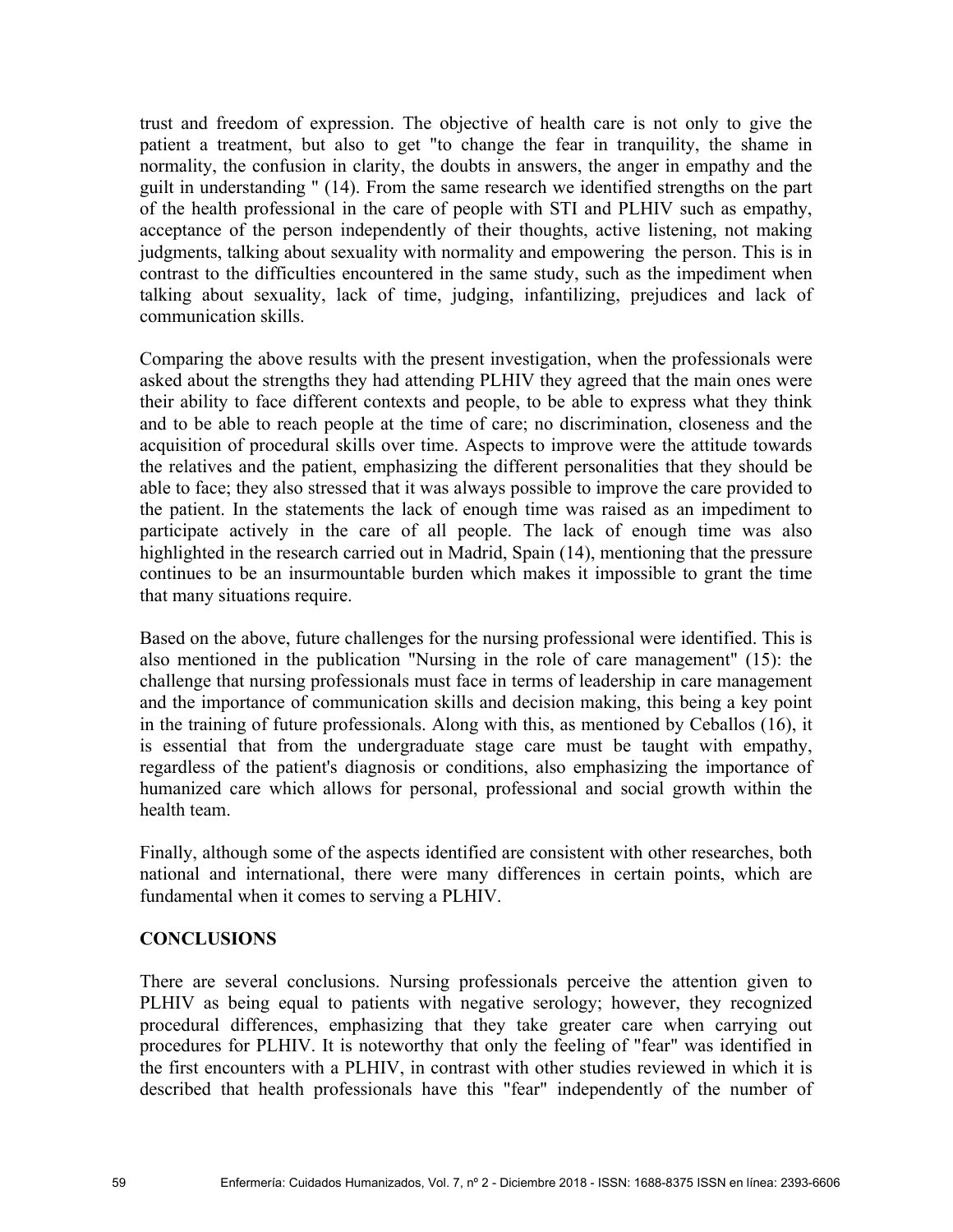encounters. This is undoubtedly a step forward in terms of attention, since it is demonstrated that the knowledge acquired by the nursing professionals guides their actions and that every day they are closer to full equality in the treatment of all people. In addition, the participants of the present study identified empathy, friendly treatment, the establishment of a therapeutic relationship and keeping the patient informed as tools helping to strengthen the way they act professionally. All this reinforces what was said before. These tools are fundamental in the improvement of humane treatment and in the quality of care.

On the other hand, the nursing professionals agreed on the importance of improving the attitude towards the family and the patient when the relationship becomes complex, this being fundamental for the creation of a bond of trust and mutual security in the care. Along with this, they said that the lack of time and the type of health system in which they work hinders them on certain occasions to carry out a better quality care to the PLHIV and in general to all people.

It is emphasized that through the analysis of the experiences of the nursing professionals interviewed it was possible to identify the tools and skills acquired in the course of their professional life, as well as their own strengths and weaknesses that they present when caring for a PLHIV. In this way, it was possible to fully comply with the stated objective, to know the perception of nurses regarding the attention given to PLHIV in a tertiary health care hospital service.

However, after all this process and with the information obtained there are new questions that arise: in the undergraduate program, are the necessary tools provided so that the future nurses can face the attention of a PLHIV? Are the efforts of the health sector in Chile to stop the HIV pandemic and to strengthen the care given to the already infected population enough? Is the socio-cultural context negatively interfering in the development of a holistic and egalitarian type of care by the health sector towards PLHIV? How do the PLHIV perceive the attention of the nursing professionals? What do the PLHIV expect from health care and nursing professionals? This extends an invitation to continue investigating the attention given to this population, to raise awareness among the nursing professional regarding the care delivered day by day in the different contexts that has to confront.

It is necessary to continue studying and analyzing the perception that the professionals have in relation to the care provided to the PLHIV in order to improve the therapeutic relationship established between nurse and patient. This will reinforce their strengths and the tools already identified, working on what will contribute to the optimal performance of the profession. The vision of the health care managers will enable to work on continuous improvements to fill the gaps and reinforce what has already been achieved.

Finally, considering the current increase in HIV prevalence figures in Chile, it is essential that nursing professionals face this situation, improving and reinforcing soft and procedural skills, knowledge and ethical aspects, among other issues, to optimize the establishment of the therapeutic relationship with the PLHIV and contribute in part to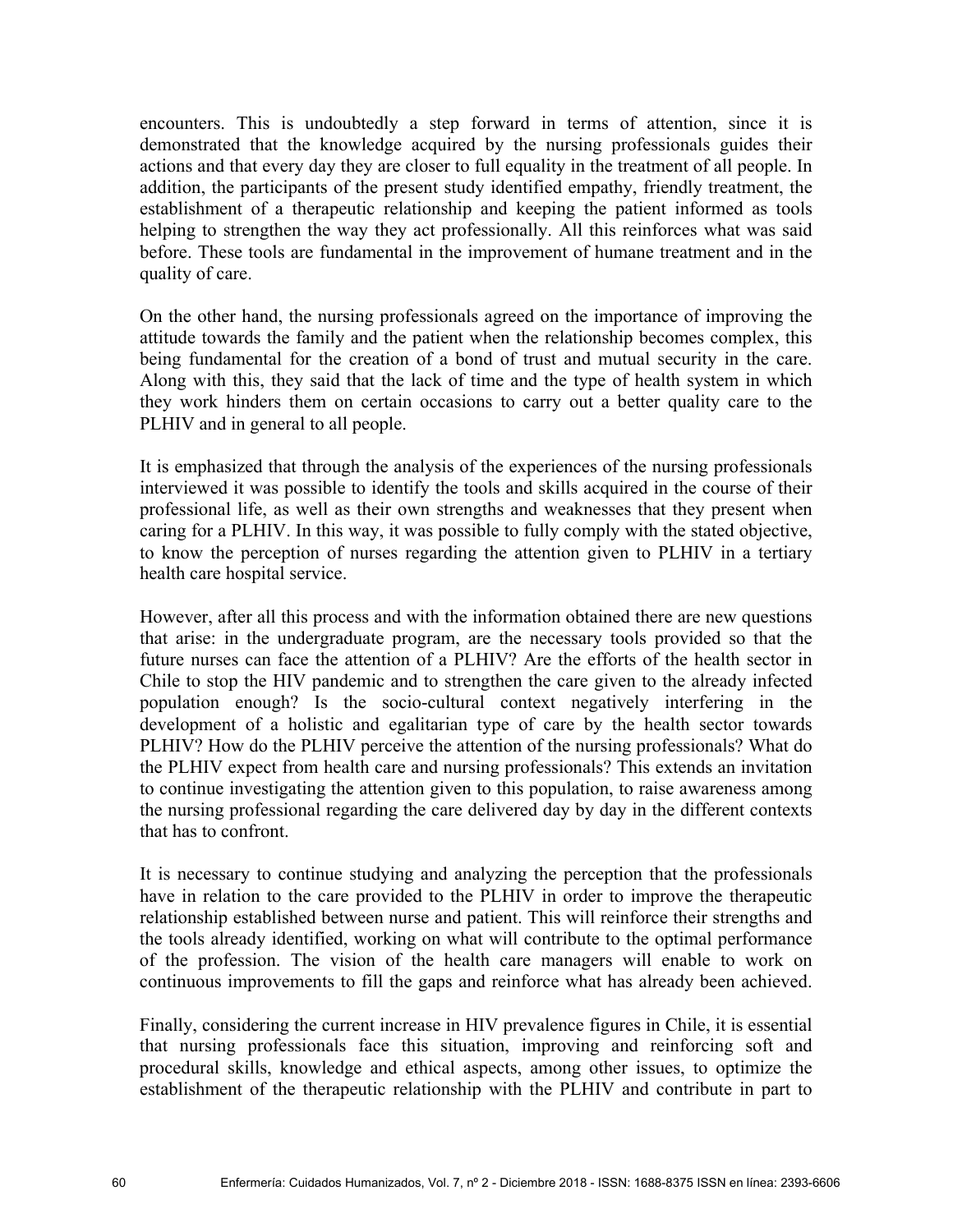stop this problem. Nurses must be agents of change and educators of the entire population.

The data obtained can be applied to improve the work of the nursing professional but cannot be generalized to the whole existing context due to the study methodology; however, we expect that it will be useful and contribute to some extent to the nursing profession, encouraging to perform future studies to enrich the information obtained and complement or refute the results exposed in this research, as well as to promote the investigative role in the nursing professionals, exploring new areas of disciplinary performance.

# **BIBLIOGRAPHICAL REFERENCES**

- 1. ONUSIDA. "El SIDA en cifras 2015" [online]. 2015 [cited 11 Apr 2017]. Available at: http://www.bibliotecaminsal.cl/wp/wpcontent/uploads/2016/02/Estadisticas-SIDA-AIDS by the numbers 2015 es.pdf
- 2. Instituto de Salud Pública (ISP). Resultados confirmación de infección por VIH en Chile, 2010 - 2015. Boletín. 2016; 6(11): 3-12. [cited 6 Apr 2017]. Available at: http://www.ispch.cl/sites/default/files/BoletinVIH-15112017A.pdf
- 3. Vidal R, Adamuz J, Feliu P. Relación terapéutica: el pilar de la profesión enfermera. Enferm. glob. no.17 (Murcia). 2009. [cited 9 Apr 2017]. Available at: http://scielo.isciii.es/scielo.php?script=sci\_arttext&pid=S1695- 61412009000300021
- 4. Registered Nurses Association of Ontario. Guías de buenas prácticas en enfermería: Establecimiento de la relación terapéutica. España; 2002. [cited 8 Apr 2017] Available at: http://rnao.ca/sites/rnaoca/files/2014 RTerapeutica spp 022014 - with supplement.pdf
- 5. Duran M. El estudio de caso en la investigación cualitativa. Rev. nac. Adm; Volumen 3 (1):121-134.
- 6. Martínez-Salgado C. El muestreo en investigación cualitativa. Principios básicos y algunas controversias. Ciênc. saúde coletiva. [online] 2012; [cited 8 May 2017]; 17 (3) Available at: http://www.scielo.br/pdf/csc/v17n3/v17n3a06.pdf
- 7. Emanuel E. ¿Qué hace que la investigación clínica sea ética? Siete requisitos éticos. En: Lolas F. Quezada A. Pautas éticas de investigación en sujetos humanos: nuevas perspectivas. OMS/OPS. Santiago; 2003. p. 83-95.
- 8. Jiménez E, Soledad M. Rigor científico en las prácticas de investigación cualitativa. Cienc. Docencia tecnol. [online] 2011; [cited 4 May 2017]; 107-136. Available at: http://www.scielo.org.ar/scielo.php?script=sci\_arttext&pid=S1851- 17162011000100004
- 9. Díaz-Bravo L, Torruco-García U, Martínez-Hernández M, Varela-Ruiz M. La entrevista, recurso flexible y dinámico. Investigación educ. médica. [online] 2013; [cited 4 May 2017]; 2 (7): 162- 167. Available at: http://www.scielo.org.mx/scielo.php?script=sci\_arttext&pid=S2007-50572013000300009
- 10. Sayago S. El análisis del discurso como técnica de investigación cualitativa y cuantitativa en las ciencias sociales. Cinta Moebio [online] 2014 [cited 12 May